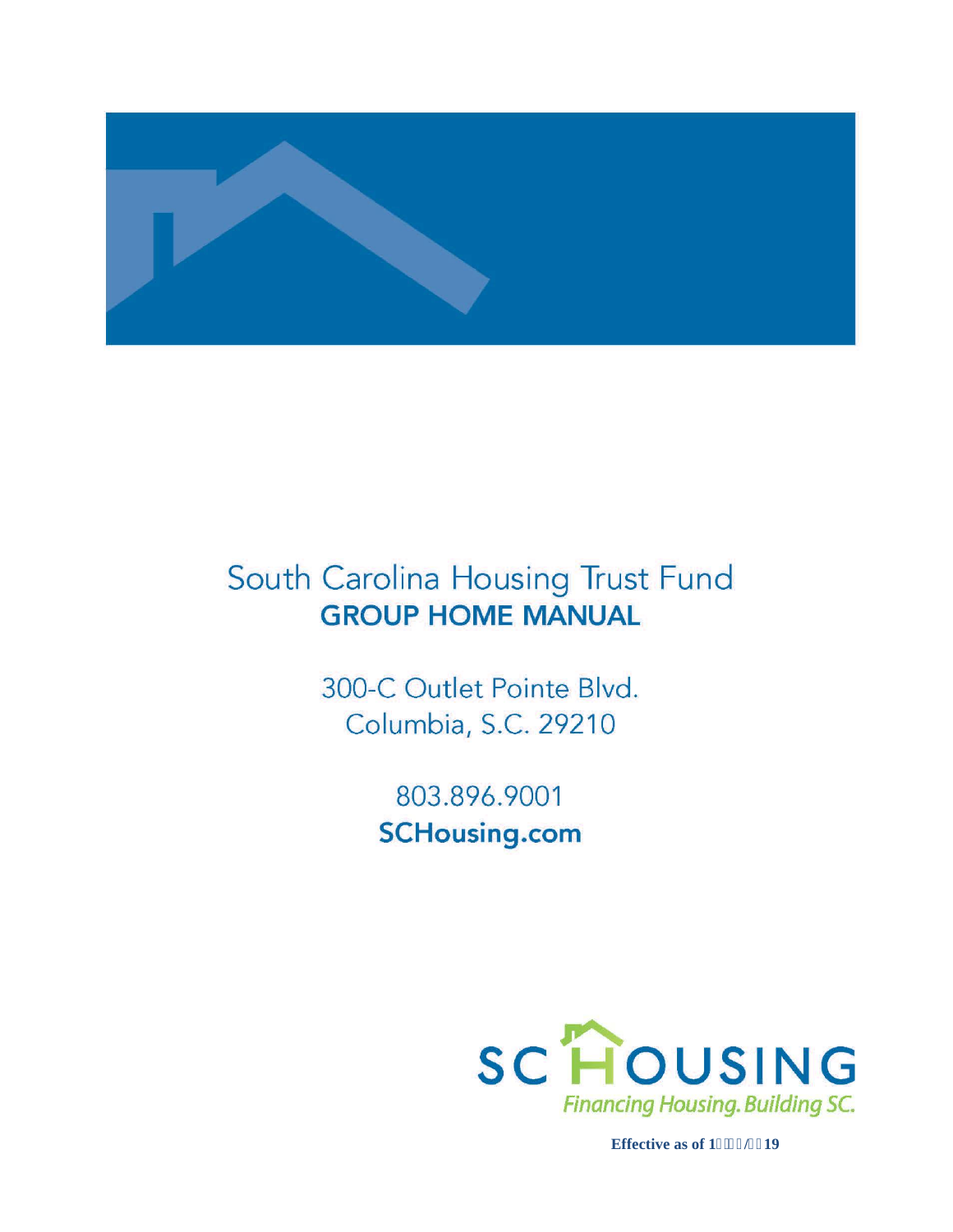## **Table of Contents**

| ${\bf Eligible\ Sponsors.}\hspace{15pt} 4$ |  |
|--------------------------------------------|--|
|                                            |  |
|                                            |  |
|                                            |  |
|                                            |  |
|                                            |  |
|                                            |  |
|                                            |  |
|                                            |  |
|                                            |  |
|                                            |  |
|                                            |  |
|                                            |  |
|                                            |  |
|                                            |  |
|                                            |  |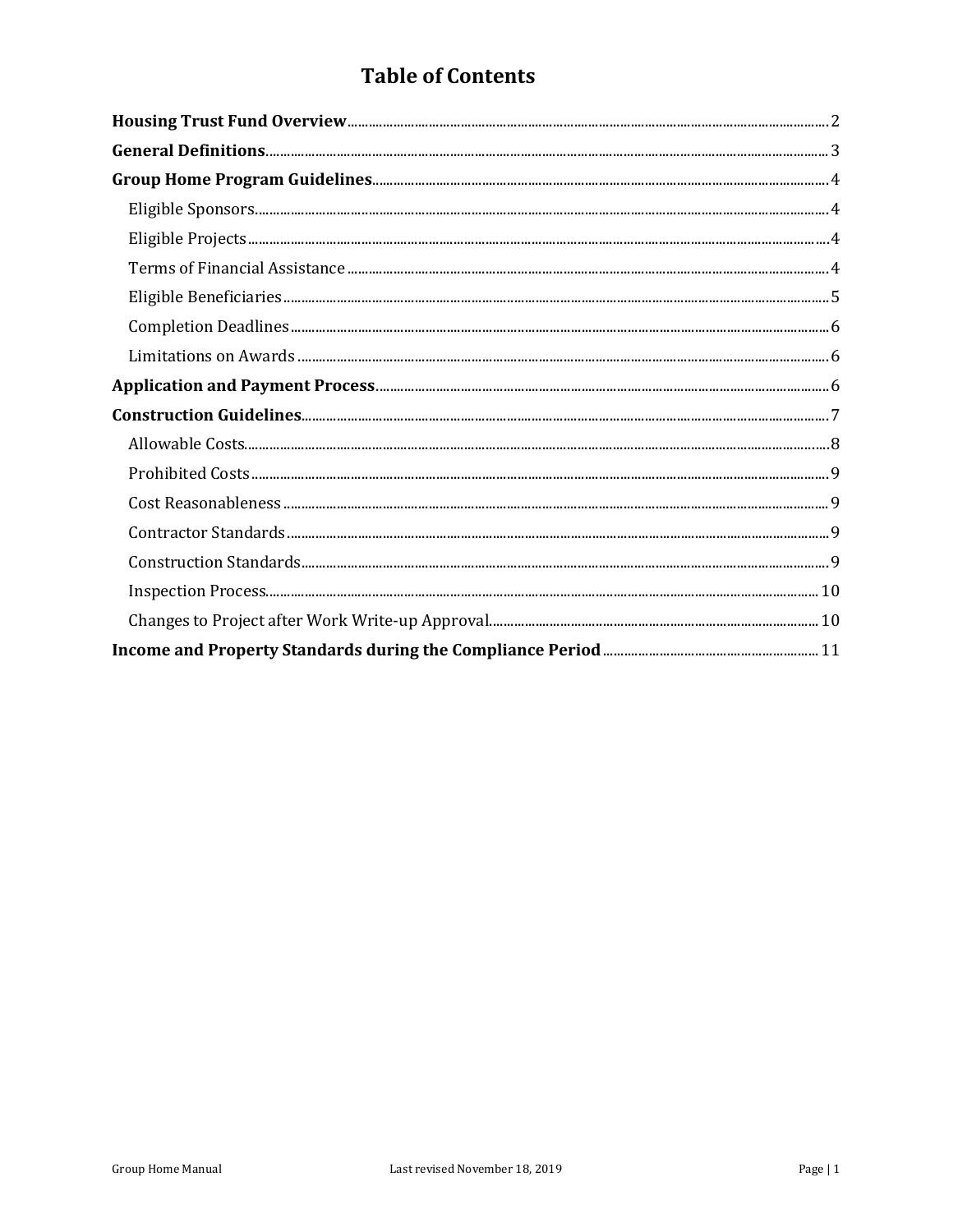### **Housing Trust Fund Overview**

The South Carolina Housing Trust Fund (HTF) is a state funded program designed to provide financial assistance in the development and preservation of safe, decent, sanitary and affordable housing for low income households within the State of South Carolina. The HTF accelerates the state's response to the production of affordable housing through innovative financing used by the nonprofit and private sectors. It builds partnerships among government, qualified nonprofits, for profits, and those in need of affordable housing. It strives to maximize the utilization of federal, state and/or other housing assistance programs in leveraging other public and private resources in creating additional affordable housing units.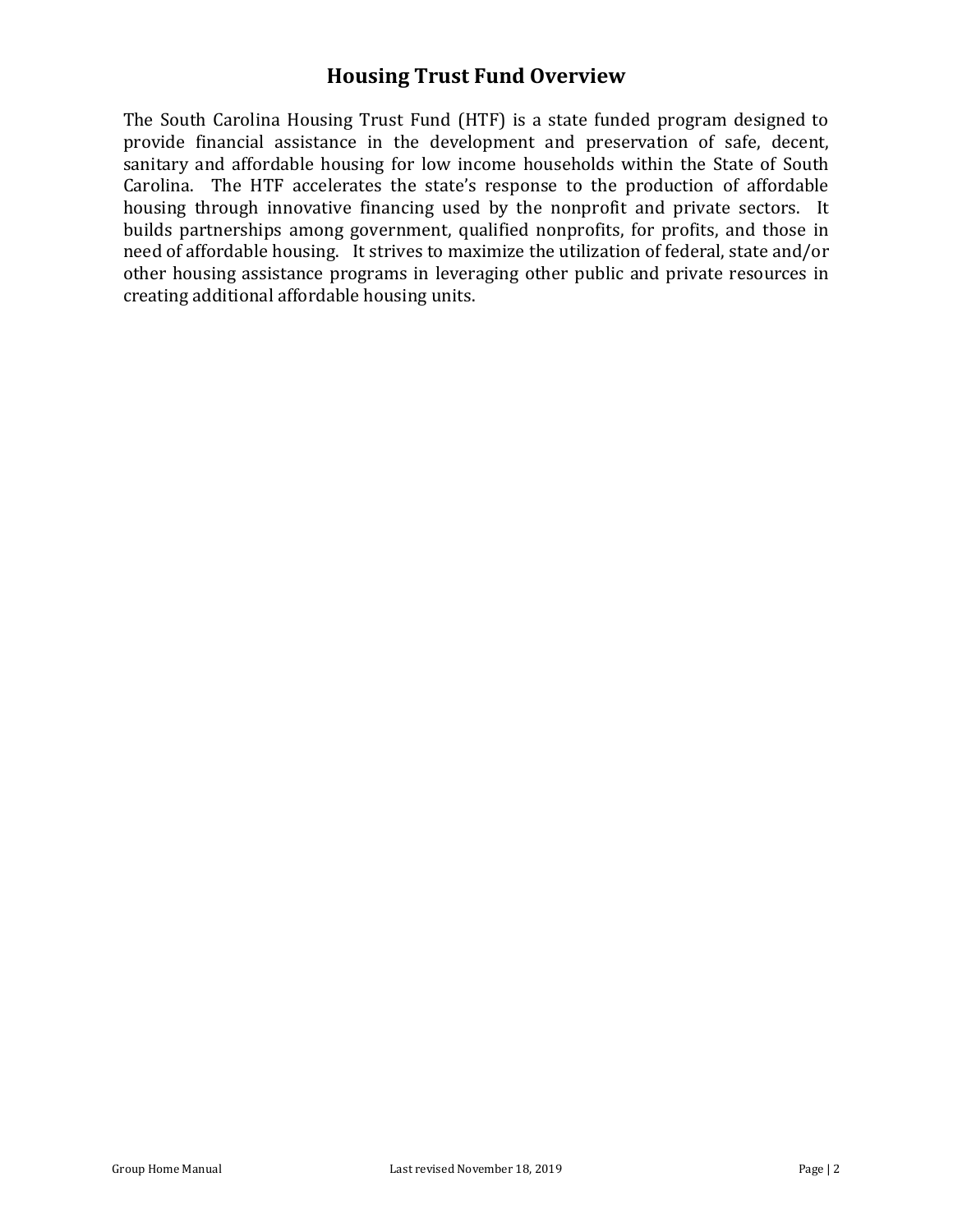### **General Definitions**

**Application** - The completed forms, schedules, attachments, and any additional documentation requested in HTF application package.

**Change Order –** A request to change a project that has received an approved initial inspection by an Authority inspector. Such changes include but are not limited to, any change to the Work Writeup, a change in Contractor or Subcontractor, etc.

**Compliance Period** - The twenty (20) year time period that program restrictions are in effect. The compliance period begins on the date the note and mortgage are executed. If the project is sold prior to the end of the compliance period, the amount of the Housing Trust Fund award as evidenced and defined in the note becomes due and payable.

**Contractor –** The contractor selected for the project that must meet the contractor standards outlined in this manual.

**Funding Agreement** - The written contract between the South Carolina State Housing Finance and Development Authority and the Sponsor. It contains the terms and conditions of the Housing Trust Fund award, states the award amount, the project's purpose, and the beneficiaries being served.

**Group Home** - A project that provides a combination of services and permanent housing for permanently disabled individuals. This type of housing includes community training homes and residential care facilities operated by the Department of Disabilities and Special Needs.

**HTF** – The South Carolina Housing Trust Fund as administered by SC Housing.

**SC Housing** - The South Carolina State Housing Finance and Development Authority.

**Sponsor** - The Department of Disabilities and Special Needs and their affiliates are the only eligible Sponsor for the Group Home Program. All Sponsors must be approved by SC Housing prior to the submission of any HTF application.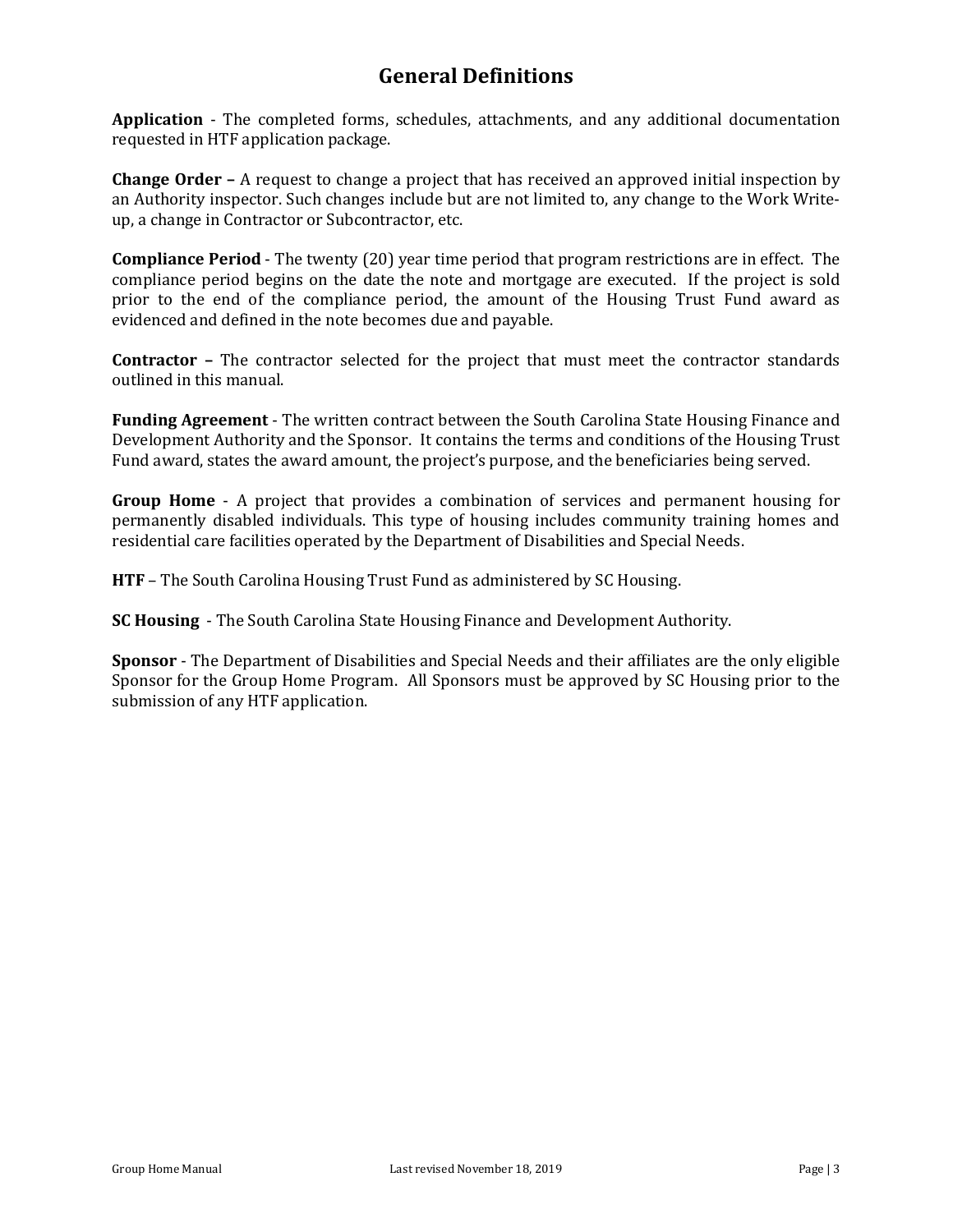### **I. Group Home Program Guidelines**

The Group Home Activity is designed to provide financing to eligible Sponsors for the purpose of funding a Group Home that provides a combination of services and permanent housing for permanently disabled individuals. This type of housing includes only community training homes and residential care facilities operated by the Department of Disabilities and Special Needs.

Funds are available for the acquisition, acquisition/rehabilitation, and/or construction (which may include the demolition of an existing dwelling) of a residential building(s) that contains one or more housing units, which will serve permanently disabled individuals at or below fifty percent (50%) of the area median income. All awards are subject to the HTF statutes and regulations and all other applicable SC Housing requirements.

All necessary forms for applications, change orders, draws, inspections, etc. can be downloaded from our website at[: http://www.schousing.com/Home/SCHousingTrustFund.](http://www.schousing.com/Home/SCHousingTrustFund) 

#### **A. Eligible Sponsors:**

The Department of Disabilities and Special Needs and their affiliates are the only eligible Sponsor for this activity. All Sponsors must be approved by SC Housing prior to the submission of any HTF application. Applications submitted by organizations that are not approved by SC Housing will be returned.

#### **B. Eligible Projects:**

Only one HTF award will be awarded per project and the application must be sitespecific. The deed or purchase option for the proposed project must be in the name of the Sponsor at the time of application.

Manufactured Housing/Mobile Homes are not eligible properties under the Group Homes activity.

### **C. Terms of Financial Assistance**:

| <b>Maximum Subsidy per Project:</b> | The lesser of \$100,000 or 50% of the<br>Total Development Cost (TDC). |
|-------------------------------------|------------------------------------------------------------------------|
| Commitment(s) from other sources    | A minimum of 25% of the requested                                      |
| at the time of application          | HTF Award.                                                             |

Approved Sponsors may access the funds in the form of a deferred forgivable loan. The loan is forgiven if the project is used for the authorized purpose during the Compliance Period.

As shown above, sponsors are required to use other funding sources in conjunction with HTF and must provide a commitment letter(s) from each funding source at the time of application submission. Additionally, the Sponsor must provide documentation of at least one year of operating subsidy for the project.

Funds for acquisition will only be awarded if the property is currently under a purchase option or has been purchased within the last twelve (12) months.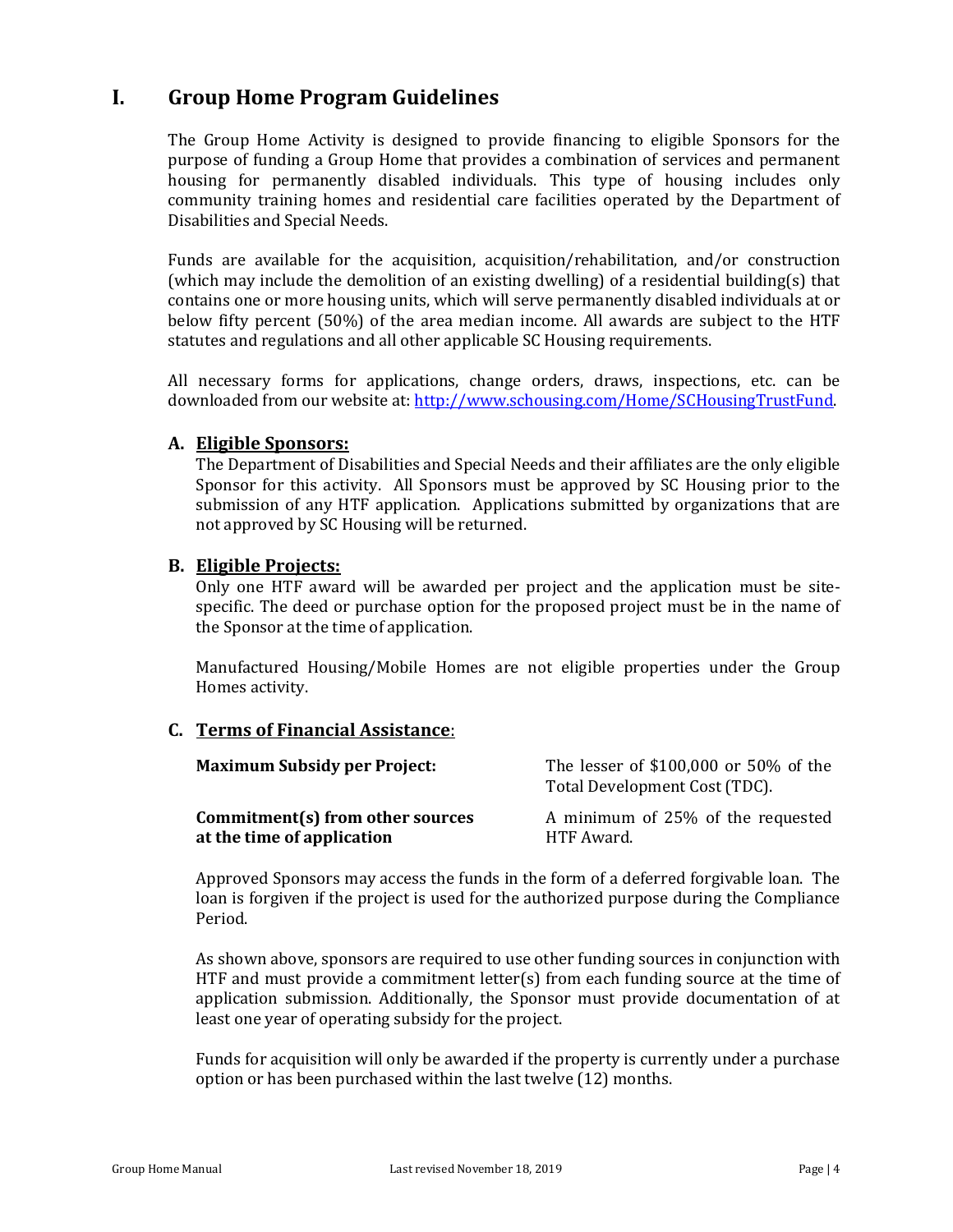### **D. Eligible Beneficiaries:**

The project must serve very low-income households, with gross annual incomes that do not exceed fifty percent (50%) of the area median income. Current income limits are available on SC Housing's website at:

[http://www.schousing.com/Home/PartnerIncomeLimits.](http://www.schousing.com/Home/PartnerIncomeLimits)

Income verification documentation must be available on site for all anticipated annual income for each resident, and must not be older than six (6) months from the date of the resident first occupying the unit.

1. Annual Income is determined by taking the total income from all sources for the twelve month period preceding the date of certification of income.

Annual income includes, but is not limited to:

- gross income, the full amount before any payroll deductions, of wages and salaries;
	- overtime pay;
	- commissions;
	- fees;<br>• tins:
	- tips;
	- bonuses, and other compensation for personal services;<br>• the net income from the operation of a business or profe
	- the net income from the operation of a business or profession;
	- interest, dividends, and other net income of any kind from real or personal property;
	- the full amount of periodic payments received from social security, annuities, insurance policies, retirement funds, pensions, disability or death benefits and other similar types of periodic receipts. This includes a lumpsum payment for the delayed start of a periodic payment other than Supplemental Security Income;
	- payments in lieu of earnings, such as unemployment and disability compensation, worker's compensation and severance pay; welfare assistance;
	- periodic and determinable allowances, such as alimony and child support payments;
	- regular contributions or gifts received from persons not residing in the dwelling;
	- all regular pay, special pay and allowances of a member of the Armed Forces (other than pay for hazardous duty).
- 2. Beneficiaries who report zero income for the twelve (12) months preceding the date of application submission must each provide all of the following documentation:
	- Certification of Zero Income (HTF-3C) form, including a narrative explaining the circumstances resulting in zero income.
	- A copy of federal income tax returns that are not more than one (1) year old or from the prior tax year. The tax returns must have all pertinent information correctly identified and all schedules included. If tax returns do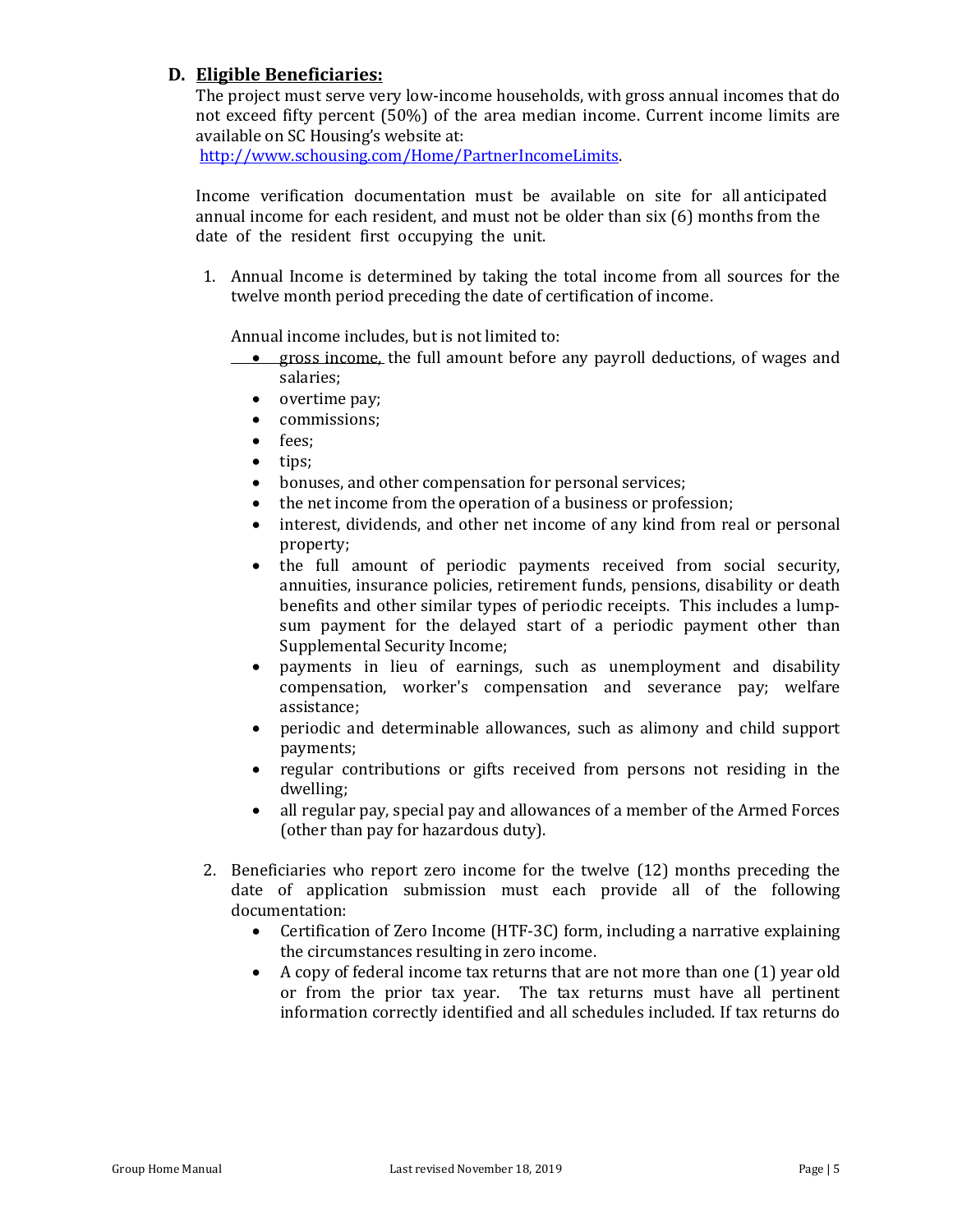not exist, please indicate such on the Certification of Zero Income (HTF-3C) form.

### **E. Completion Deadlines:**

Sponsors must complete each group home project within the twelve (12) month completion deadline specified in the Funding Agreement or SC Housing may not disburse funds and may revoke remaining funds awarded.

HTF awards may be terminated at any time prior to the award expiration date due to documented evidence of unsatisfactory productivity.

### **F. Limitations on Awards:**

Approved HTF Group HOME Sponsors may have no more than three (3) HTF projects, including Supportive Housing projects, open at a time.

### **II. Application and Payment Process**

Applications for HTF Group Homes are accepted during four (4) designated funding cycles. For a list of funding cycle/applications deadlines, please visit: <http://www.schousing.com/HOME/SCHousingTrustFund>

In order to be considered, applications must be received in our office prior to the close of business on the submission deadline date.

Applications may be emailed to **Development@SCHousing.com** or may be delivered by mail, other shipping service, or by hand delivery as follows:

SC Housing Finance and Development Authority Attn: Development Division, HTF Group Home Application 300-C Outlet Pointe Blvd Columbia SC 29210

The application must be complete and all applications must be self-contained. SC Housing will not rely on any previously submitted information, written or verbal, to evaluate the applications in any given quarterly funding cycle.

Once an application is received, SC Housing reviews the application for completeness. The Sponsor will receive a letter of notification as to any missing or incomplete items. If the requested information is not provided within thirty (30) days, then the application will be deemed withdrawn.

If an application meets all the general guidelines and eligibility requirements of the activity, the application will be processed as follows:

- 1. SC Housing will recommend the application to the Board of Commissioners of the South Carolina State Housing Finance and Development Authority for approval.
- 2. If approved, a Funding Agreement is mailed to the Sponsor for execution, along with a request for closing attorney information and an HTF loan closing date.
	- a. The closing attorney selected by the Sponsor must be licensed to practice before the courts of the State of South Carolina, with a portion of his/her practice related to real estate matters. The Sponsor must provide the following information:
		- i. name, address, and telephone number of the closing attorney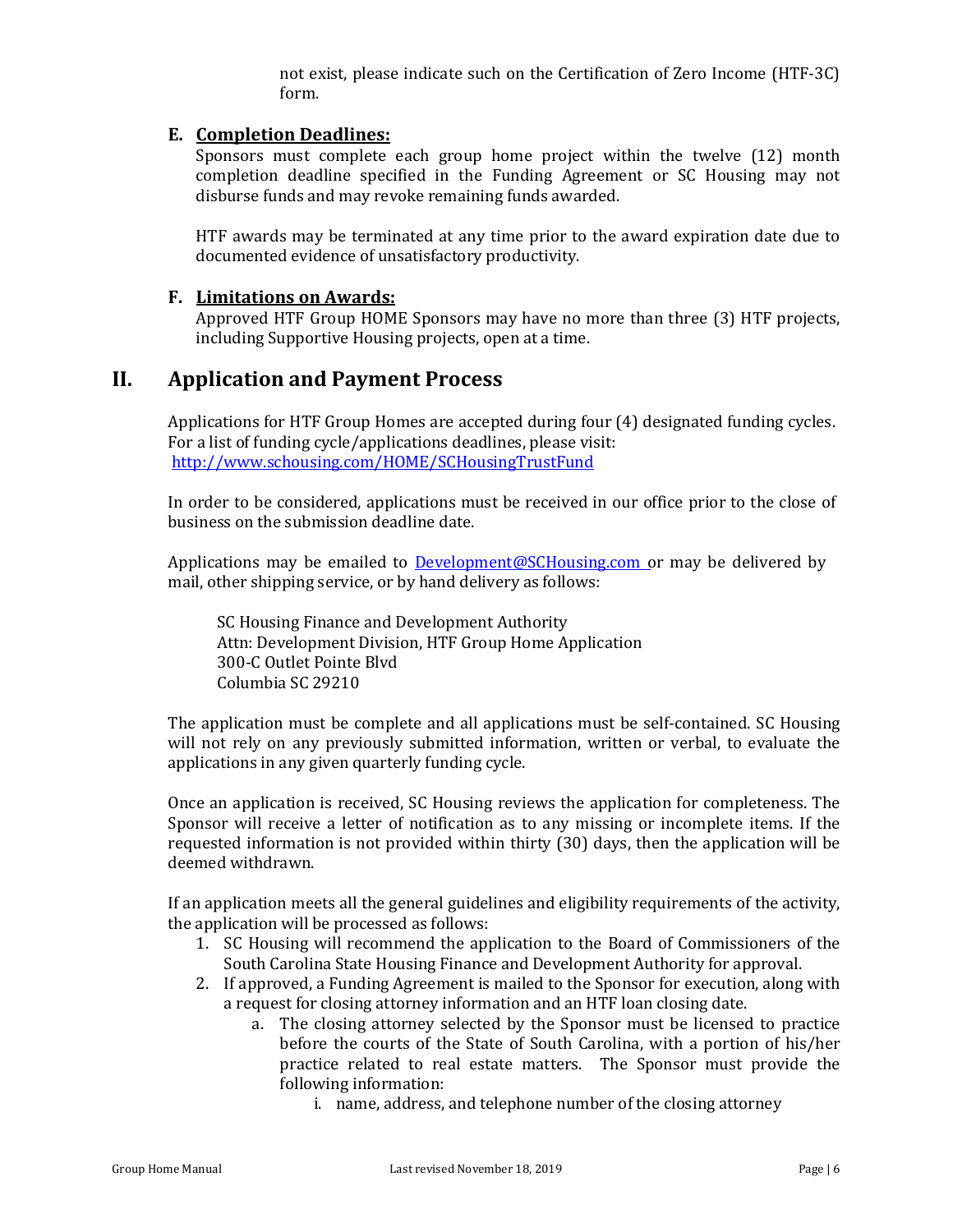- ii. Attorney's professional association biography
- iii. Copy of Errors and Omissions policy
- b. If all or any portion of the HTF loan is to be used to pay for the acquisition of a property, the Sponsor must provide the closing attorney information and a Draw Request for Payment (HTF-4A) at least three (3) weeks prior to closing.
- 3. Once the executed Funding Agreement, closing date and attorney information is returned to SC Housing, HTF loan documents can be mailed to the closing attorney.
- 4. Sponsors may be required to attend an implementation workshop. The purpose of this workshop is to prepare Sponsors to fulfill program, construction and financial requirements.

All payments requests not related to acquisition must be submitted on SC Housing's Draw Request for Payment (HTF-4A) form and will be disbursed as construction draws. Draws will only be processed after the HTF loan closing has taken place and the HTF mortgage has been recorded. Payments will **not** be disbursed until the construction progress has been inspected and approved by SC Housing. The Sponsor will be contacted upon receipt of the Request for Payment and Inspection form to schedule an inspection. The following items must accompany the payment request for new construction and/or rehabilitation:

- 1. (HTF-2A) Inspection Request Form
- 2. Approved final inspection from local building department.
- 3. Pictures of completed rehabilitation to date
- 4. (HTF-4A) Draw Request for Payment
- 5. Required documentation for payment of hard and soft costs
- 6. Construction progress report or AIA documents

Once the inspection has been conducted and the work progress has been approved, the Program Coordinator will request the funds. Payment requests are typically processed within fourteen (14) days.

### **III. Construction Guidelines**

The Sponsor must ensure a physical on-site repair assessment is completed by their contractor prior to the submission of an application. Sponsors are required to submit itemized work write-ups for rehabilitation properties and plans and specifications (including all detailed costs) for new construction property with the initial application. Detailed, itemized information must be submitted and should include costs identified separately by line item. The Sponsor must use the SC Housing's Work Write-up (HTF-35) form. The Work Write-up (HTF-35) must be completed by the Contractor and be submitted as part of the application.

Each page of the Work Write -up must have original signatures and dates from the Sponsor and Contractor. It must contain complete information regarding the Contractor and Subcontractors and costs for each line item must be reported separately.

### **A. Allowable Costs**

All Work Write-ups must reflect the allowable costs and item/material specifications listed on the Construction Cost Sheet. The Construction Cost Sheet can be found on SC Housing's HTF webpage at:

<http://www.schousing.com/HOME/SCHousingTrustFund>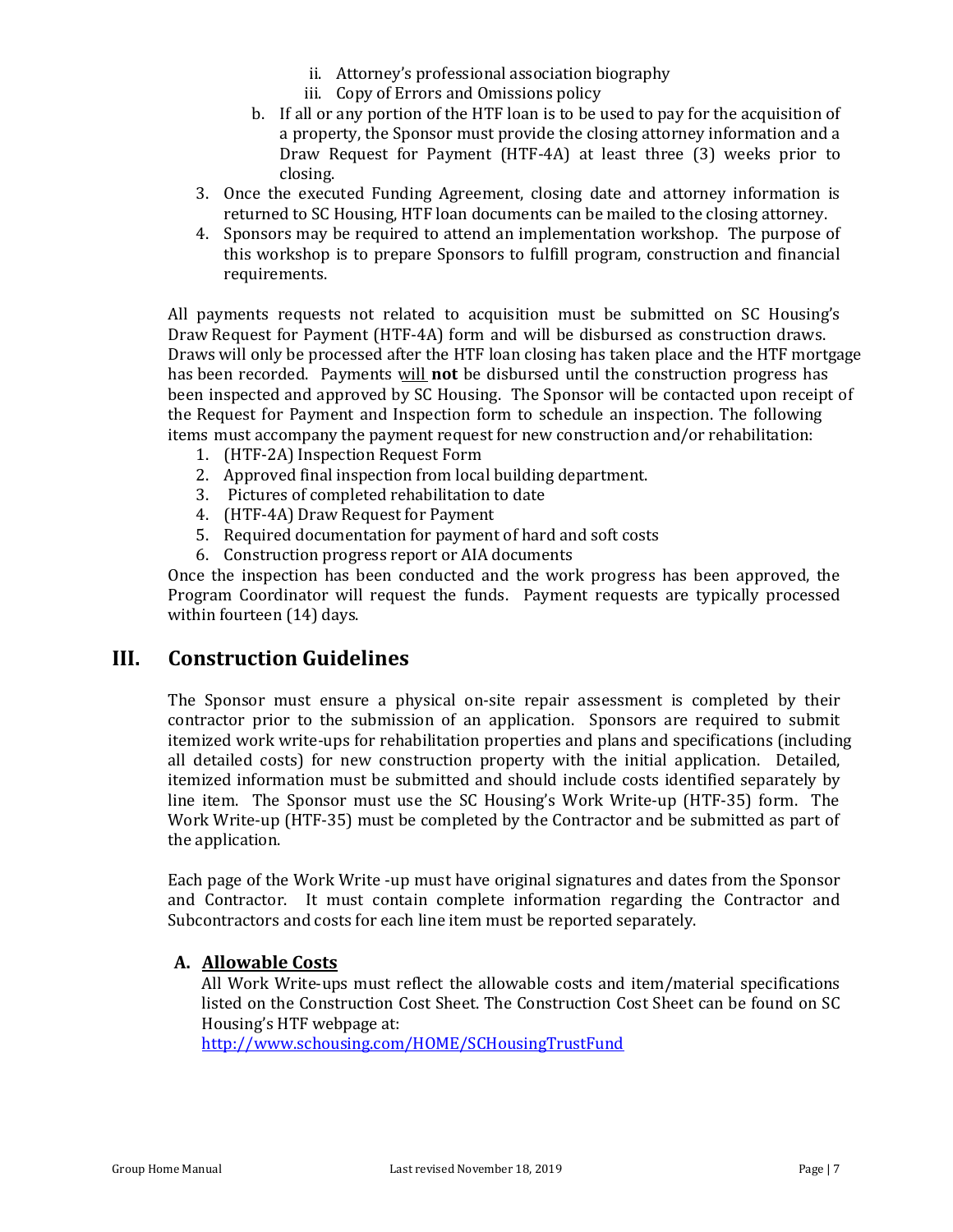Project Hard Costs: These costs include the *actual construction costs* needed to meet SC Housing and local construction standards and/or essential improvements such as the following:

- Electrical, plumbing, structural-related improvements
- Repair or replacement of range hoods
- Improvements for handicapped persons
- Repair or replacement of major housing systems that have failed
- General property improvements that are non-luxury improvements

Soft Costs: These costs are the *reasonable and necessary costs* related to the project hard costs. SC Housing will only allow and reimburse the following soft costs:

- Building permit fee(s) A copy of the paid invoice/receipt must be provided before construction work begins. It must clearly show the governmental department that issued the permit and how much was paid for the permit
- Landfill fee up to \$400 A copy of the original invoice/receipt is due with the final inspection request (HTF-2A). Landfill fees are not allowed on projects with roof replacement only. Landfill fees can include reasonable cost for labor.
- Portable Toilet fee up to \$150 A copy of the original invoice/receipt is due with the final inspection request (HTF-2A). The expense must be approved by inspector and required by locality or scope of project. A photograph of portable toilet on site is required for payment.
- Dumpster fees up to \$400 An original invoice/receipt is due with the final inspection request (HTF-2A). Dumpster fees are not allowed on projects for roof replacement only. A photograph of dumpster on site required for payment.

A cost submitted without the invoices/receipts stated above will not be processed for payment. Staff is not responsible for reminding Sponsors to submit invoices/receipts. Once a project is closed out, Sponsors may not submit invoices/receipts for payment.

#### **B. Prohibited Costs**

HTF funds cannot be used for operations of the facility. Committed, ongoing, long-term funding to cover facility operations must be submitted with the application.

With the exception of its Developer Fee, the Sponsor may not pay any of its administrative costs with HTF funds. The following costs are prohibited:

- Business License Fee/Renewal Fee
- Contractor License Fee/Renewal Fee
- Relocation expenses of residents
- Costs associated with record keeping
- Storage Fees
- Tools and Equipment
- New Appliances
- Additions to an existing structure
- Mold assessment, mold sampling, mold treatments, mold prevention, mold abatement, mold remediation, mold removal, etc.
- Relocations expenses of residents<br>• Blue prints or plans.
- Blue prints or plans.

#### **C. Cost Reasonableness**

SC Housing will perform a cost reasonableness evaluation of the proposed rehabilitation and may adjust the requested funds amount based on a review and an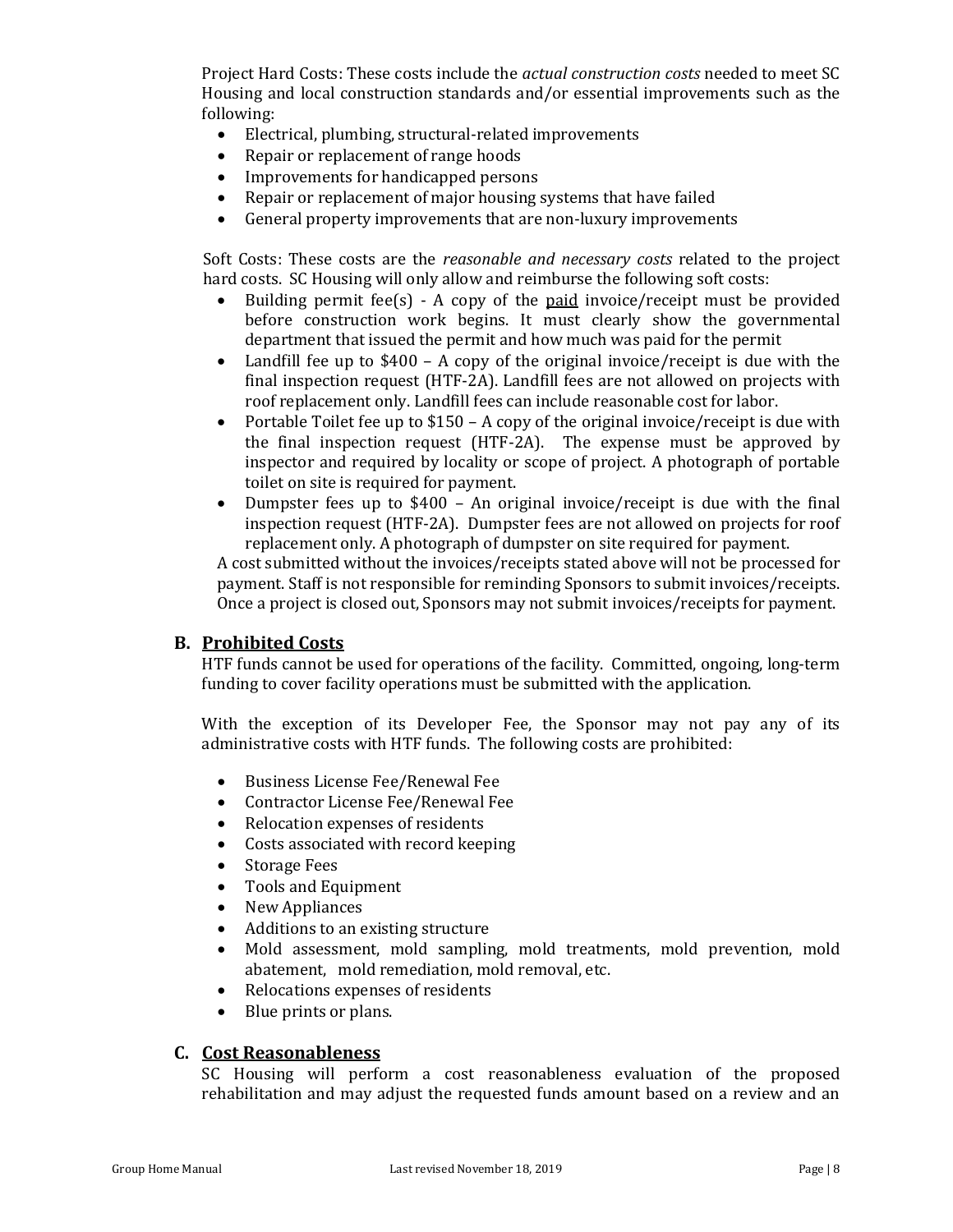inspection of the property. Sponsors are strongly encouraged to ensure applications submitted are cost reasonable to prevent such adjustments or a rejection of the application.

### **D. Contractor Standards**

The Contactor hired to complete the work must be a General Contractor (BD, LB, UB) or a Residential Builder (RBB, RBW). All subcontractors must have an appropriate trade license from the SC Dept. of Labor Licensing and Regulation and/or DHEC. The Contractor and all subcontractors must have:

- An "ACTIVE" status with LLR or DHEC;
- Surety Bond on File with LLR;
- An effective \$1 million General Liability insurance policy; and
- A Worker's Compensation policy.

#### **E. Construction Standards**

Sponsors must adhere to any written standards developed by SC Housing and to all federal, state, and local standards.

The Sponsor must engage in a written agreement/contract with its Contractor that specifically acknowledges SC Housing standards. The Contractor(s) must provide all labor and materials and all work must be in compliance with the 2018 International Residential Code (IRC) and all state and local revisions. The contractor must contact the building code official within the locality in which the proposed construction is to be undertaken **and obtain any required permits**. The locality's building inspector must review the Work Write-ups and ensure all code and local requirements are being met with respect to the work being undertaken.

Additionally, SC Housing requires the work to rehabilitation work to comply with the following:

- All work shall be performed and completed in a manner supported by the manufacturer's specifications, standard construction practices, and/or recognized building codes.
- All work performed shall be "finished" work. For example, if a door unit is specified for a bedroom then that unit shall be finished to match an existing unit whether it is stained/finished or painted, and a lockset installed.
- All material used shall be new, in good condition and of standard grade.
- All work regarding handicapped accessibility must meet the requirements of ANSI Section A117.1

#### **F. Inspection Process**

SC Housing Inspectors schedule inspections in the most efficient and timely manner possible. Inspectors will do their best to make appointments that satisfy all individuals involved. Inspections are typically scheduled on Mondays and conducted Tuesday-Friday. Ongoing "special requests" will not be honored. The Sponsor and Contractor must be present for all inspections.

SC Housing inspectors must be permitted to communicate with all parties involved in the repair project at any time.